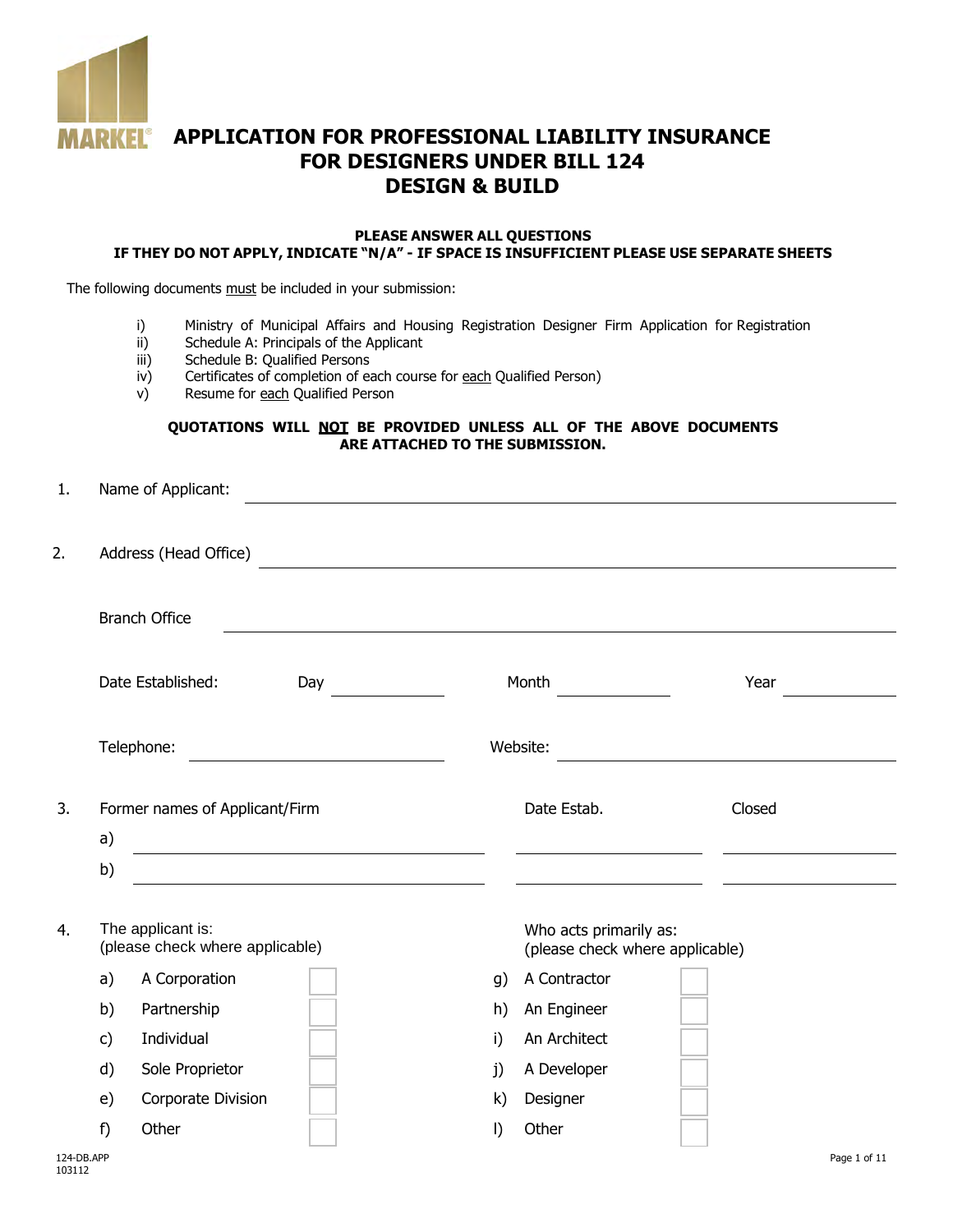|    | When undertaking Design/Build activities, the Design is performed:                                                                                                                                  |                                         |                                                |  |
|----|-----------------------------------------------------------------------------------------------------------------------------------------------------------------------------------------------------|-----------------------------------------|------------------------------------------------|--|
| a) | In-house                                                                                                                                                                                            |                                         | Yes                                            |  |
| b) | By professional architectural/engineering sub-consultant                                                                                                                                            |                                         | Yes                                            |  |
| c) | By an affiliated company who has a contract directly with owner/client                                                                                                                              |                                         | Yes                                            |  |
| d) | Other                                                                                                                                                                                               |                                         | Yes                                            |  |
|    | And the construction is performed:                                                                                                                                                                  |                                         |                                                |  |
| e) | In-house                                                                                                                                                                                            |                                         | Yes                                            |  |
| f) | By sub-contract to a contracting firm which is a member in good standing<br>with the Canadian Construction Association                                                                              |                                         | Yes                                            |  |
| g) | By an affiliated company who has a contract directly with owner/client                                                                                                                              |                                         | Yes                                            |  |
| h) | Other                                                                                                                                                                                               |                                         | Yes                                            |  |
|    | Division of Duties for Past Completed Financial Year<br>(with respect only to work done within the Ontario Building Code):                                                                          |                                         |                                                |  |
|    | Function                                                                                                                                                                                            | Last Completed<br><b>Financial Year</b> | <b>Estimated Next</b><br><b>Financial Year</b> |  |
| a) | Income where the Applicant designs and constructs<br>from their own design and provides full technical<br>supervision                                                                               |                                         |                                                |  |
| b) | Income where the Applicant constructs and provides<br>full technical supervision from designs by sub-<br>consultants appointed by the Applicant, or others for<br>whom the Applicant is responsible |                                         |                                                |  |
| c) | Fees earned where the Applicant provides only design<br>services and/or technical supervision                                                                                                       |                                         |                                                |  |
| d) | Income earned where the Applicant provides any<br>other professional services not included in the above<br>(please specify)                                                                         |                                         |                                                |  |

5. The Applicant is a member in good standing of The Canadian Construction Association?  $\Box$  Yes  $\Box$  No

NOTE: THE TERM "TECHNICAL SUPERVISION" IS NOT INTENDED TO EXTEND TO THE SUPERVISORY ACTIVITIES WHICH UNDER A TRADITIONAL FORM OF CONTRACT WOULD BE THE RESPONSIBILITY OF THE CONTRACTOR, AND NOT THE PROFESSIONAL TEAM.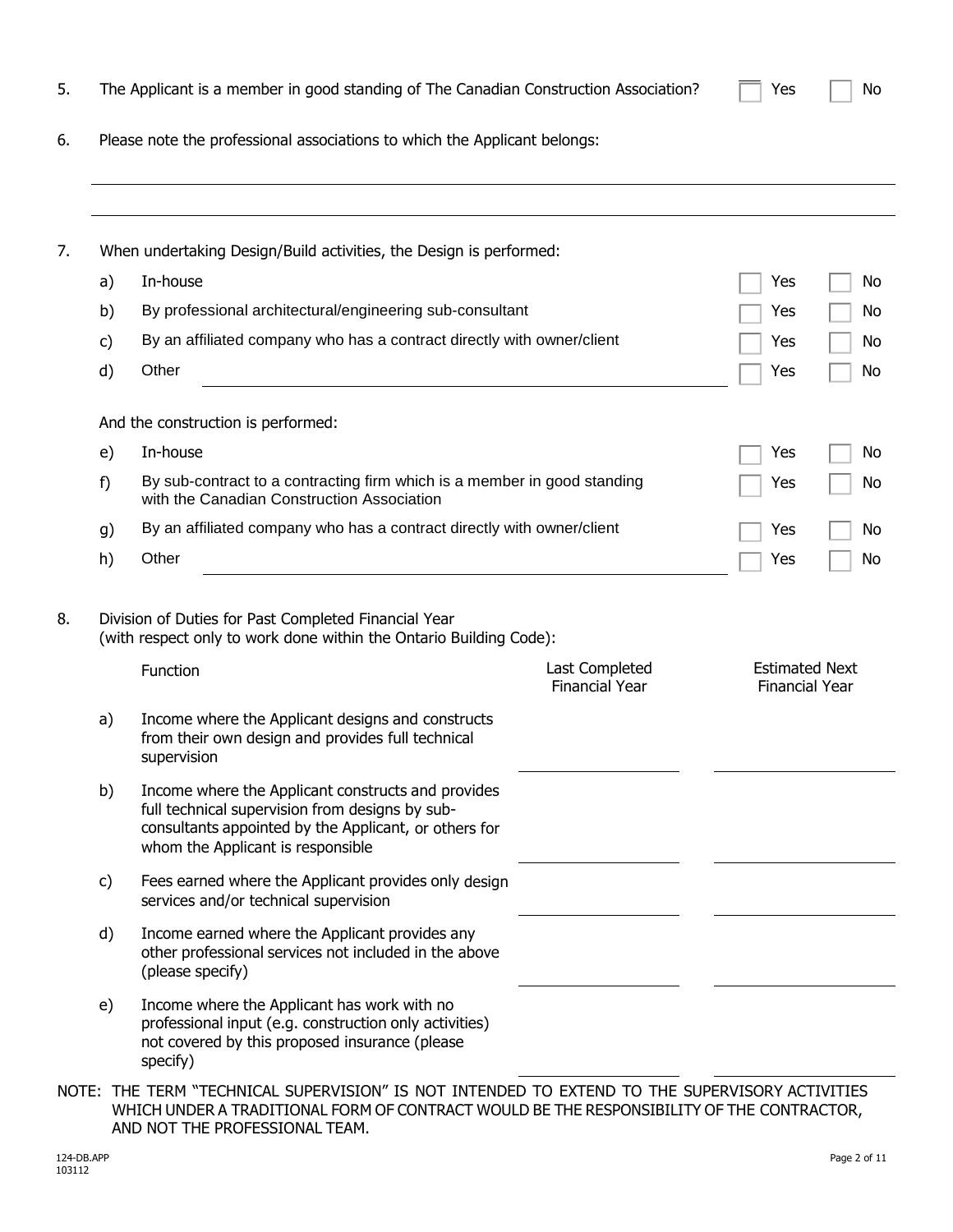| 9. | a) |       | <b>DESIGN/BUILD</b><br>Indicate the percentage of total professional services<br>derived from the following disciplines: |      |              | Indicate percentage of (9.a)<br>sublet to sub-consultants. |
|----|----|-------|--------------------------------------------------------------------------------------------------------------------------|------|--------------|------------------------------------------------------------|
|    |    | i)    | House                                                                                                                    |      |              |                                                            |
|    |    | ii)   | Small Buildings                                                                                                          |      |              |                                                            |
|    |    | iii)  | Large Buildings                                                                                                          |      |              |                                                            |
|    |    | iv)   | <b>Complex Buildings</b>                                                                                                 |      |              |                                                            |
|    |    | V)    | H.V.A.C. - House                                                                                                         |      |              |                                                            |
|    |    | vi)   | <b>Building Services</b>                                                                                                 |      |              |                                                            |
|    |    | vii)  | Detection, Lighting and Power                                                                                            |      |              |                                                            |
|    |    | viii) | Fire Protection                                                                                                          |      |              |                                                            |
|    |    | ix)   | <b>Building Structural</b>                                                                                               |      |              |                                                            |
|    |    | X)    | Plumbing - House                                                                                                         |      |              |                                                            |
|    |    | xi)   | Plumbing - All Buildings                                                                                                 |      |              |                                                            |
|    |    | xii   | On-Site Sewage Systems                                                                                                   |      |              |                                                            |
|    |    | xiii) | Drafting                                                                                                                 |      |              |                                                            |
|    |    | xiv)  | Other (describe)                                                                                                         |      |              |                                                            |
|    |    |       | <b>TOTAL</b>                                                                                                             | 100% | <b>TOTAL</b> |                                                            |
|    | b) |       | CONSULTING SERVICES ONLY - NO CONSTRUCTION<br>Of the total consulting services indicate percentage:                      |      |              |                                                            |
|    |    | i)    | Performed by Applicant directly to third parties                                                                         |      |              |                                                            |
|    |    | ii)   | Performed by an affiliated company as:                                                                                   |      |              |                                                            |
|    |    |       | Sub-consultant<br>1)                                                                                                     |      |              |                                                            |
|    |    |       | 2)<br>Under separate contract                                                                                            |      |              |                                                            |
|    | c) |       | CONSTRUCTION ONLY - NO DESIGN<br>Of the total construction services indicate percentage:                                 |      |              |                                                            |
|    |    | i)    | Performed by Applicant directly to third parties                                                                         |      |              |                                                            |
|    |    | ii)   | Performed by an affiliated company as:                                                                                   |      |              |                                                            |
|    |    |       | Sub-consultant<br>1)                                                                                                     |      |              |                                                            |
|    |    |       | Under separate contract<br>2)                                                                                            |      |              |                                                            |
|    |    |       |                                                                                                                          |      |              |                                                            |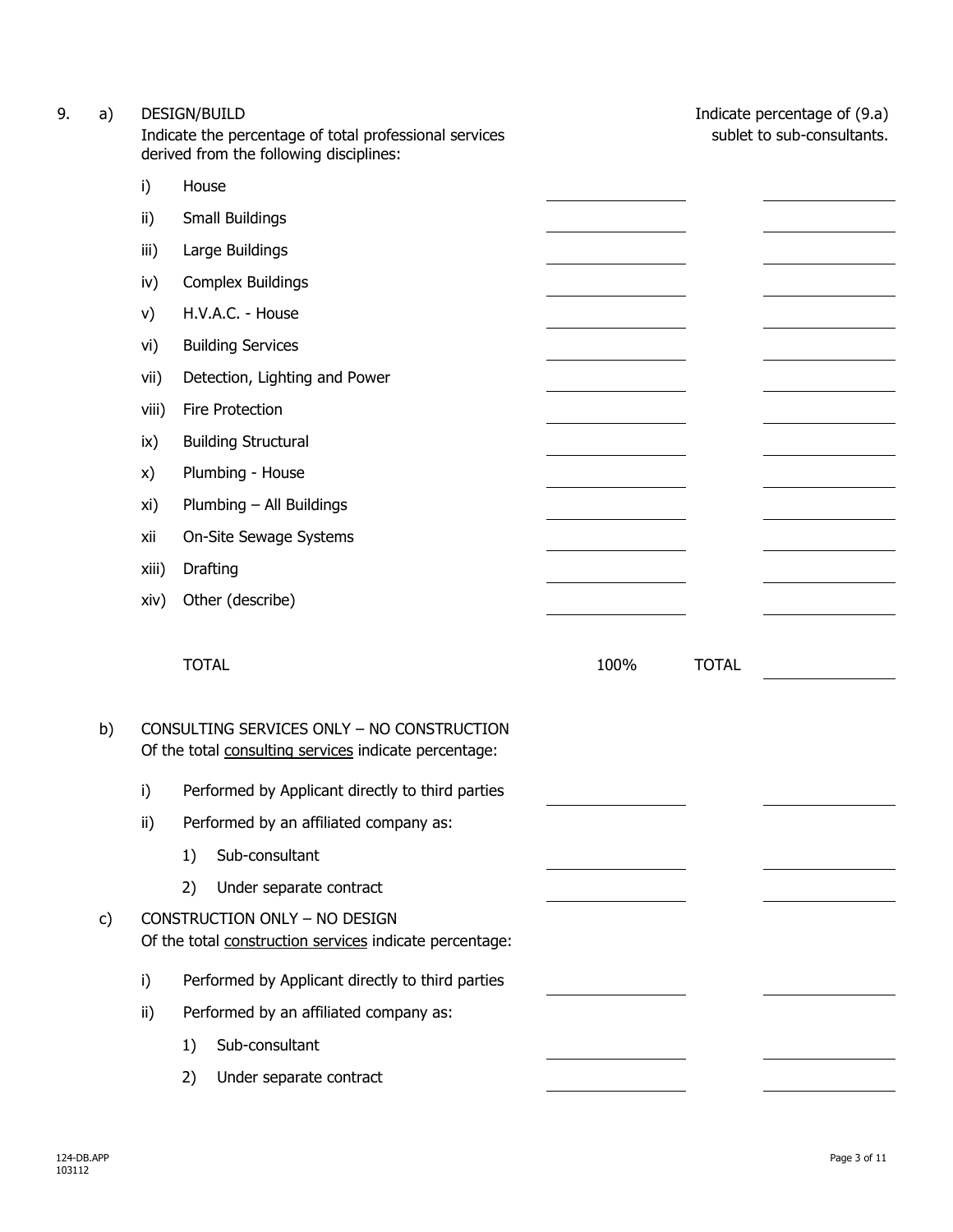| 10. a) | If either design or construction work is sub-let to others, or performed by an affiliated company, complete |
|--------|-------------------------------------------------------------------------------------------------------------|
|        | Schedule "A" attached.                                                                                      |

b) Please list your five largest contracts entered into over the past five years on Schedule "B" attached.

| 11. |                  | Partners and Officers<br>(Attach Resume) |                                                                                                                                                                                       | University<br>attended | Degree             | Year        | Prov. Licensed<br>to practice in |
|-----|------------------|------------------------------------------|---------------------------------------------------------------------------------------------------------------------------------------------------------------------------------------|------------------------|--------------------|-------------|----------------------------------|
| 12. | i)<br>Architects |                                          | Number of Employees not including Partners and Officers<br>Engineers                                                                                                                  | Technologists          |                    | Technicians |                                  |
|     |                  | Transitmen                               | Draftsmen                                                                                                                                                                             | Office                 |                    | Others      |                                  |
| 13. | ii)              | When is your fiscal year end?            | Are any employees qualified as Registered Code Agents?                                                                                                                                |                        |                    |             | No<br>Yes                        |
| 14. | a)<br>b)<br>c)   | <b>REVENUE:</b>                          | (APPLYING TO Ontario Building Code work only)<br>Construction values of Design/Build projects<br>Professional fees for design only, no construction<br>Construction values, no Design |                        | Last 12 Months     |             | Next 12 Months                   |
|     |                  |                                          |                                                                                                                                                                                       | <b>Total Revenue</b>   |                    |             |                                  |
| 15. |                  | Code Projects only):                     | Indicate percentage of total construction values derived from the following project types (from Ontario Building                                                                      |                        | <b>Design Only</b> |             | Design &<br><b>Construct</b>     |
|     | a)               |                                          | Water and sewage systems                                                                                                                                                              |                        |                    |             |                                  |
|     | b)               |                                          | Bridges, tunnels and dams<br>(Describe length and use on a separate sheet)                                                                                                            |                        |                    |             |                                  |
|     | c)               |                                          | Petrochemicals, refineries, fertilizer, ammonia, urea plants<br>(Describe type of work done on a separate sheet)                                                                      |                        |                    |             |                                  |
|     | d)               |                                          | Hospitals, schools, municipal buildings or nursing homes                                                                                                                              |                        |                    |             |                                  |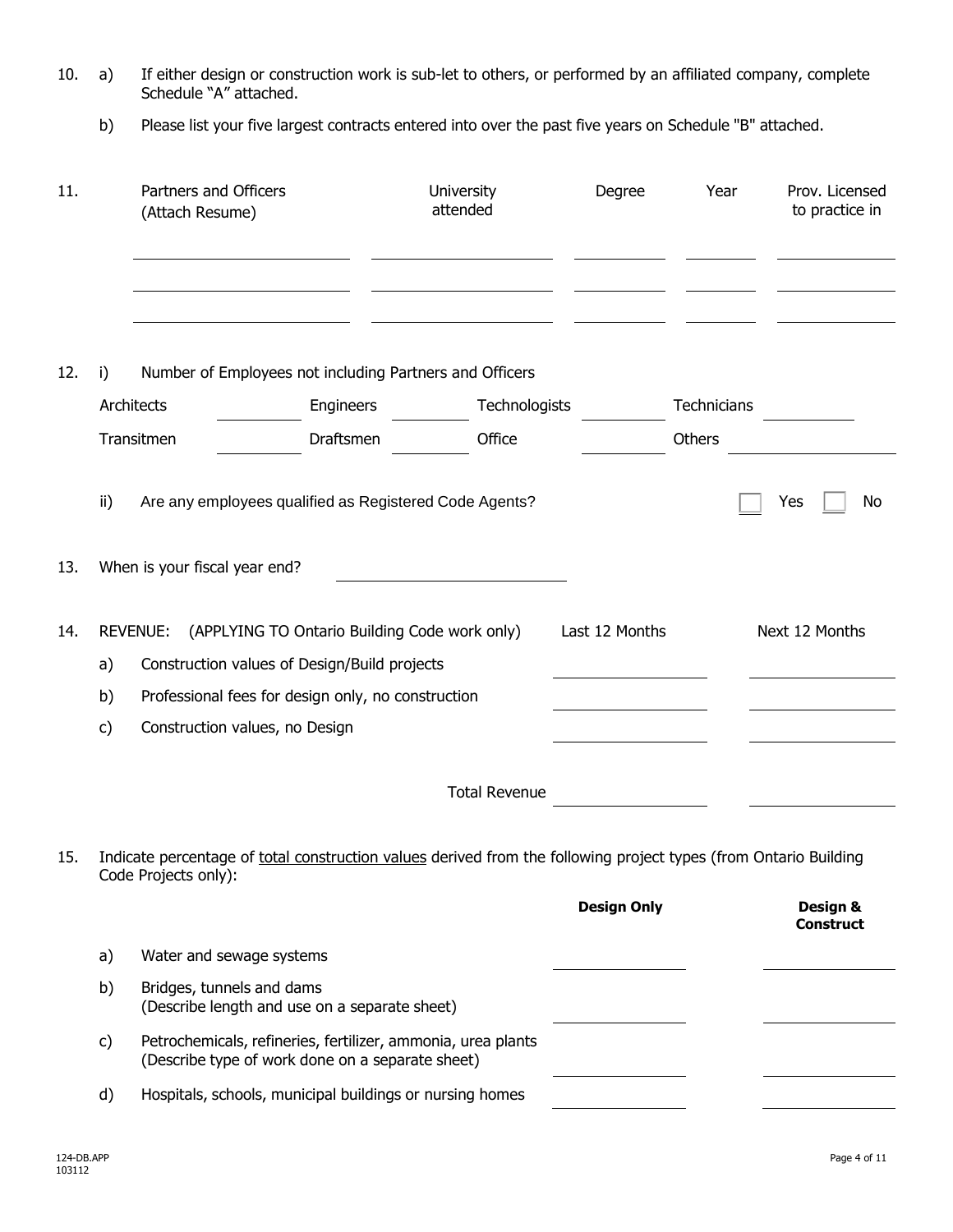| e)<br>f)<br>g)<br>h) | Churches, religious or other eleemosynary buildings                                                                                                                                                                                                          |                   |                |                          |
|----------------------|--------------------------------------------------------------------------------------------------------------------------------------------------------------------------------------------------------------------------------------------------------------|-------------------|----------------|--------------------------|
|                      |                                                                                                                                                                                                                                                              |                   |                |                          |
|                      | Industrial buildings                                                                                                                                                                                                                                         |                   |                |                          |
|                      | Commercial buildings                                                                                                                                                                                                                                         |                   |                |                          |
|                      | Private dwellings, apartments, condominiums                                                                                                                                                                                                                  |                   |                |                          |
| i)                   | Parking Structures                                                                                                                                                                                                                                           |                   |                |                          |
| j)                   | Other (Please specify)                                                                                                                                                                                                                                       |                   |                |                          |
|                      |                                                                                                                                                                                                                                                              |                   |                |                          |
|                      | <b>TOTAL</b>                                                                                                                                                                                                                                                 |                   | 100%           | 100%                     |
|                      |                                                                                                                                                                                                                                                              |                   |                |                          |
|                      | Please list current coverage subscribed to by the Applicant:                                                                                                                                                                                                 |                   |                |                          |
|                      | <b>LIMIT</b>                                                                                                                                                                                                                                                 | <b>DEDUCTIBLE</b> | <b>INSURER</b> | <b>EXPIRY</b>            |
|                      | Comprehensive                                                                                                                                                                                                                                                |                   |                |                          |
|                      |                                                                                                                                                                                                                                                              |                   |                |                          |
|                      | <b>General Liability</b><br>Please note that a General Liability Limit of at least \$2,000,000 must be maintained at all times during the<br>currency of this coverage.<br>Does the Applicant currently carry professional or errors and omissions liability |                   |                | Yes                      |
| i)                   | insurance?<br>If Yes, please indicate the name of the Insurer:                                                                                                                                                                                               |                   |                |                          |
| ii)                  | Please indicate if such coverage was offered on an occurrence<br>basis or claims made basis                                                                                                                                                                  |                   | Occurrence     |                          |
| iii)                 | If current coverage is on a claims made basis, what is the retroactive date?                                                                                                                                                                                 |                   |                | <b>No</b><br>Claims Made |
| iv)                  | If you are presently insured, are renewal terms being offered?                                                                                                                                                                                               |                   |                | Yes                      |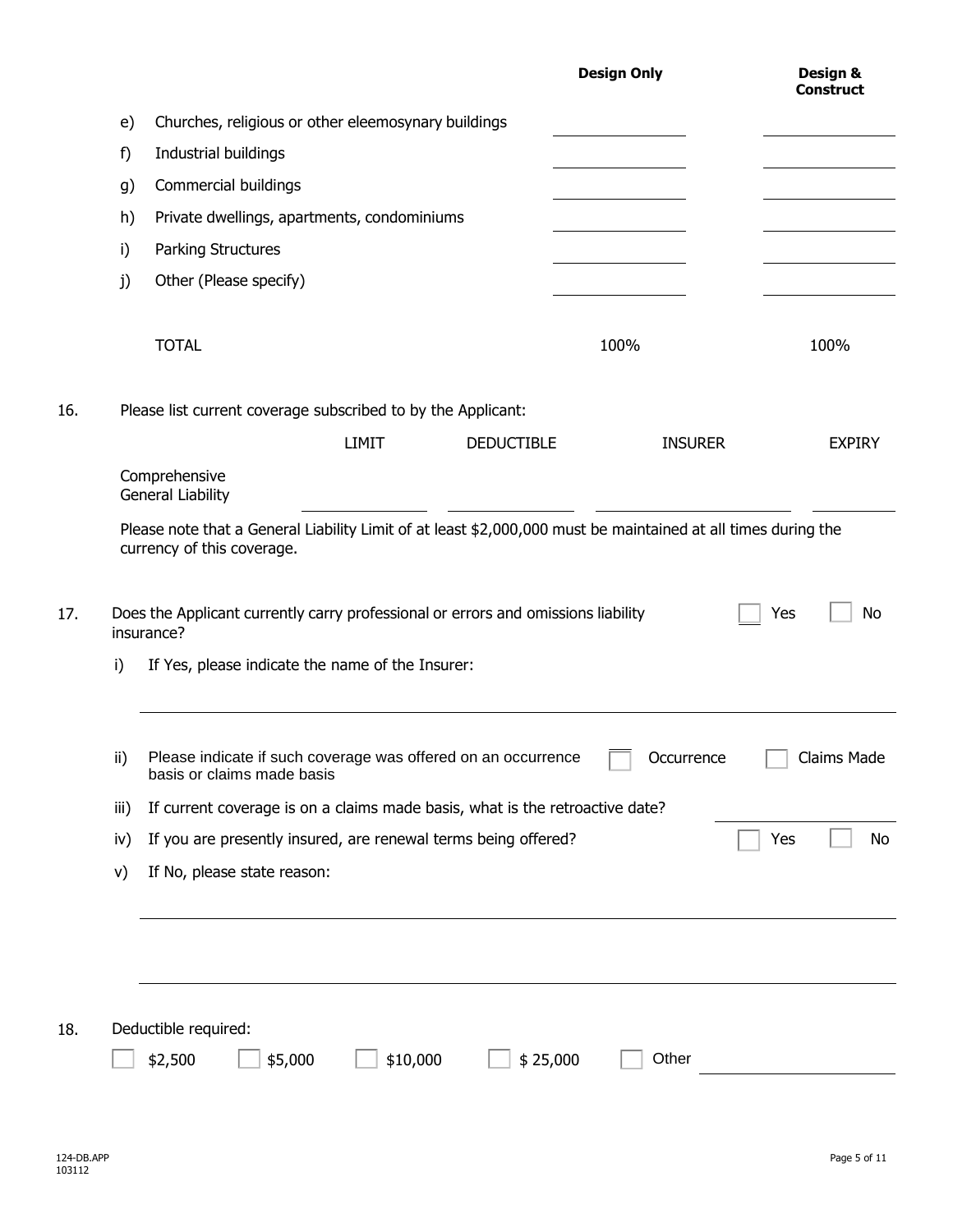| 19. | a) | Have any claims ever been made to the knowledge of the Applicant against the<br>Applicant, any business predecessors, or any of the present or former partners or<br>officers, whether insurance was available or not?                                | Yes | No. |
|-----|----|-------------------------------------------------------------------------------------------------------------------------------------------------------------------------------------------------------------------------------------------------------|-----|-----|
|     | b) | Is the Applicant aware of any fact or circumstances which could give rise to a<br>claim against the Applicant or any predecessor in business, or any present or<br>former partner or officer?                                                         | Yes | No  |
|     |    | IF THE ANSWER TO EITHER Q.19 a) OR Q.19 b) IS YES, COMPLETE THE ENCLOSED CLAIMS HISTORY FORM                                                                                                                                                          |     |     |
|     |    | NOTE: THE POLICY DOES NOT COVER ANY CLAIM OR CIRCUMSTANCE STATED IN 19 a) AND/OR 19 b) OR ANY<br>ACT, ERROR, OMISSION OR CIRCUMSTANCE WHICH COULD GIVE RISE TO A CLAIM, OF WHICH THE APPLICANT<br>HAS KNOWLEDGE PRIOR TO THE INCEPTION OF THE POLICY. |     |     |
| 20. |    | Has any Partner, Executive Officer, Director or Professional Employee had their licence<br>suspended, been fined or reprimanded during the past five years?                                                                                           | Yes | No. |
|     |    | If Yes, attach details.                                                                                                                                                                                                                               |     |     |
| 21. |    | To the Applicant's knowledge, has any company declined or terminated the<br>insurance for the Applicant, any present partner of officer or for any predecessor in<br>the business, past partners or officers?                                         | Yes | No  |
|     |    | If Yes, provide details:                                                                                                                                                                                                                              |     |     |
|     |    |                                                                                                                                                                                                                                                       |     |     |

#### **PLEASE ATTACH CORPORATE BROCHURE AND FINANCIAL STATEMENT TO APPLICATION**

#### **THE UNDERSIGNED HEREBY ACKNOWLEDGES THE TRUTH OF THE STATEMENTS CONTAINED HEREIN.**

I AUTHORIZE YOU TO COLLECT, USE AND DISCLOSE PERSONAL INFORMATION AS PERMITTED BY LAW, IN CONNECTION WITH YOUR COMMERCIAL INSURANCE POLICY OR A RENEWAL, EXTENSION OR VARIATION THEREOF, FOR THE PURPOSES NECESSARY TO ASSESS THE RISK, INVESTIGATE AND SETTLE CLAIMS, AND DETECT AND PREVENT FRAUD, SUCH AS CREDIT INFORMATION, AND CLAIMS HISTORY.

## **For purposes of the Insurance Companies Act (Canada), this document was issued in the course of Lloyd's Underwriters' insurance business in Canada.**

| Signature of Applicant (authorized representative) | Date                           |  |
|----------------------------------------------------|--------------------------------|--|
|                                                    |                                |  |
|                                                    |                                |  |
| SUBMITTED BY:                                      |                                |  |
| EMAIL:                                             |                                |  |
|                                                    |                                |  |
|                                                    | For contact information visit: |  |

**<www.markelinternational.ca>**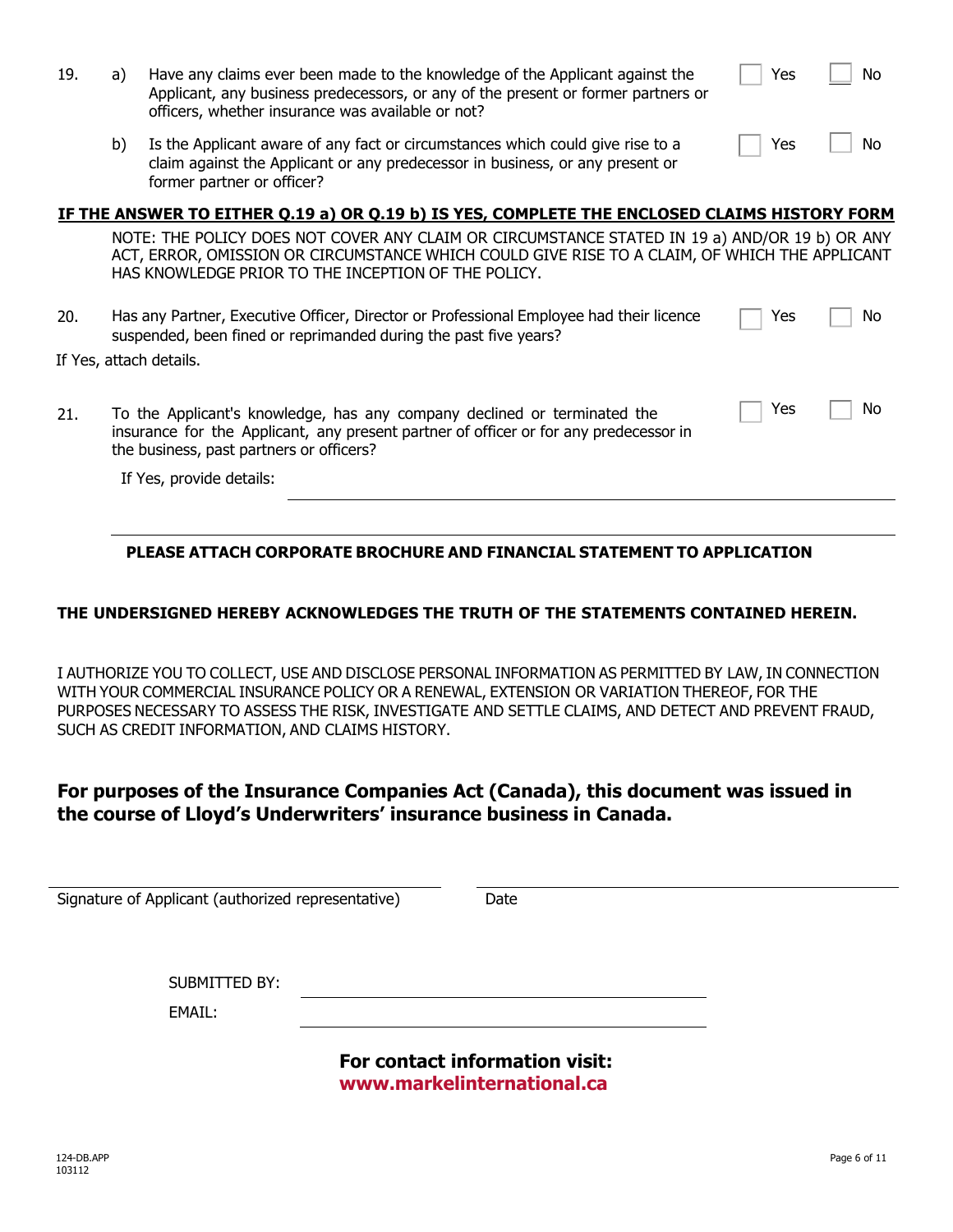## **SCHEDULE A**

## Refer to question 10.a) of the application

|    |                                                                              | Brief Description of Project and<br>total Construction Value | Work sub-contracted<br>(1) Engineer<br>(2) Architect<br>$(3)$ Construction | If Professional Sub-consultant, do they<br>carry Professional Liability insurance?<br>If so, state Insurer. |
|----|------------------------------------------------------------------------------|--------------------------------------------------------------|----------------------------------------------------------------------------|-------------------------------------------------------------------------------------------------------------|
| 1. | Name of unrelated firm to<br>which work has been<br>sub-contracted.          |                                                              |                                                                            |                                                                                                             |
|    |                                                                              |                                                              |                                                                            |                                                                                                             |
|    |                                                                              |                                                              |                                                                            |                                                                                                             |
|    |                                                                              |                                                              |                                                                            |                                                                                                             |
|    |                                                                              |                                                              |                                                                            |                                                                                                             |
|    |                                                                              |                                                              |                                                                            |                                                                                                             |
|    |                                                                              |                                                              |                                                                            |                                                                                                             |
| 2. | Name of <b>affiliated</b> firm to<br>which work has been sub-<br>contracted. |                                                              |                                                                            |                                                                                                             |
|    |                                                                              |                                                              |                                                                            |                                                                                                             |
|    |                                                                              |                                                              |                                                                            |                                                                                                             |
|    |                                                                              |                                                              |                                                                            |                                                                                                             |
|    |                                                                              |                                                              |                                                                            |                                                                                                             |
|    |                                                                              |                                                              |                                                                            |                                                                                                             |
|    |                                                                              |                                                              |                                                                            |                                                                                                             |

The Insurer may require additional information on any firms listed above. Any additional documentation such as brochures, financial statements, etc. will be of assistance.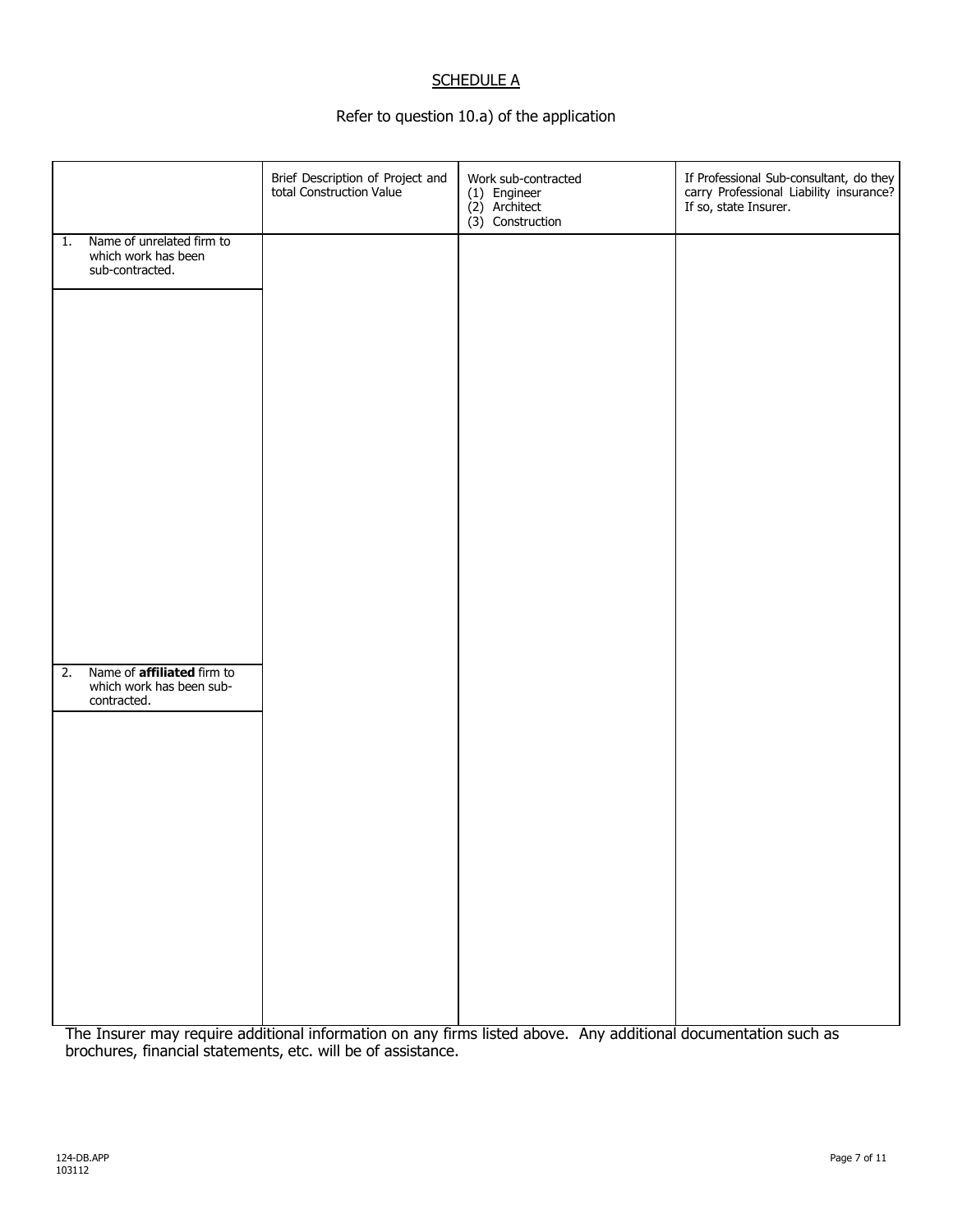### SCHEDULE B

## Refer to question 10.b) of the application

| Description of Project | Date Entered Into | Completion Date | Total Construction<br>Value | Designed In-house<br>or by Sub-Consultant | Name Design Sub-<br>Consultant if used |
|------------------------|-------------------|-----------------|-----------------------------|-------------------------------------------|----------------------------------------|
|                        |                   |                 |                             |                                           |                                        |
|                        |                   |                 |                             |                                           |                                        |
|                        |                   |                 |                             |                                           |                                        |
|                        |                   |                 |                             |                                           |                                        |
|                        |                   |                 |                             |                                           |                                        |
|                        |                   |                 |                             |                                           |                                        |
|                        |                   |                 |                             |                                           |                                        |
|                        |                   |                 |                             |                                           |                                        |
|                        |                   |                 |                             |                                           |                                        |
|                        |                   |                 |                             |                                           |                                        |
|                        |                   |                 |                             |                                           |                                        |
|                        |                   |                 |                             |                                           |                                        |
|                        |                   |                 |                             |                                           |                                        |
|                        |                   |                 |                             |                                           |                                        |
|                        |                   |                 |                             |                                           |                                        |
|                        |                   |                 |                             |                                           |                                        |
|                        |                   |                 |                             |                                           |                                        |
|                        |                   |                 |                             |                                           |                                        |

The Insurer may require additional information on any firms listed above. Any additional documentation such as brochures, financial statements, etc. will be of assistance.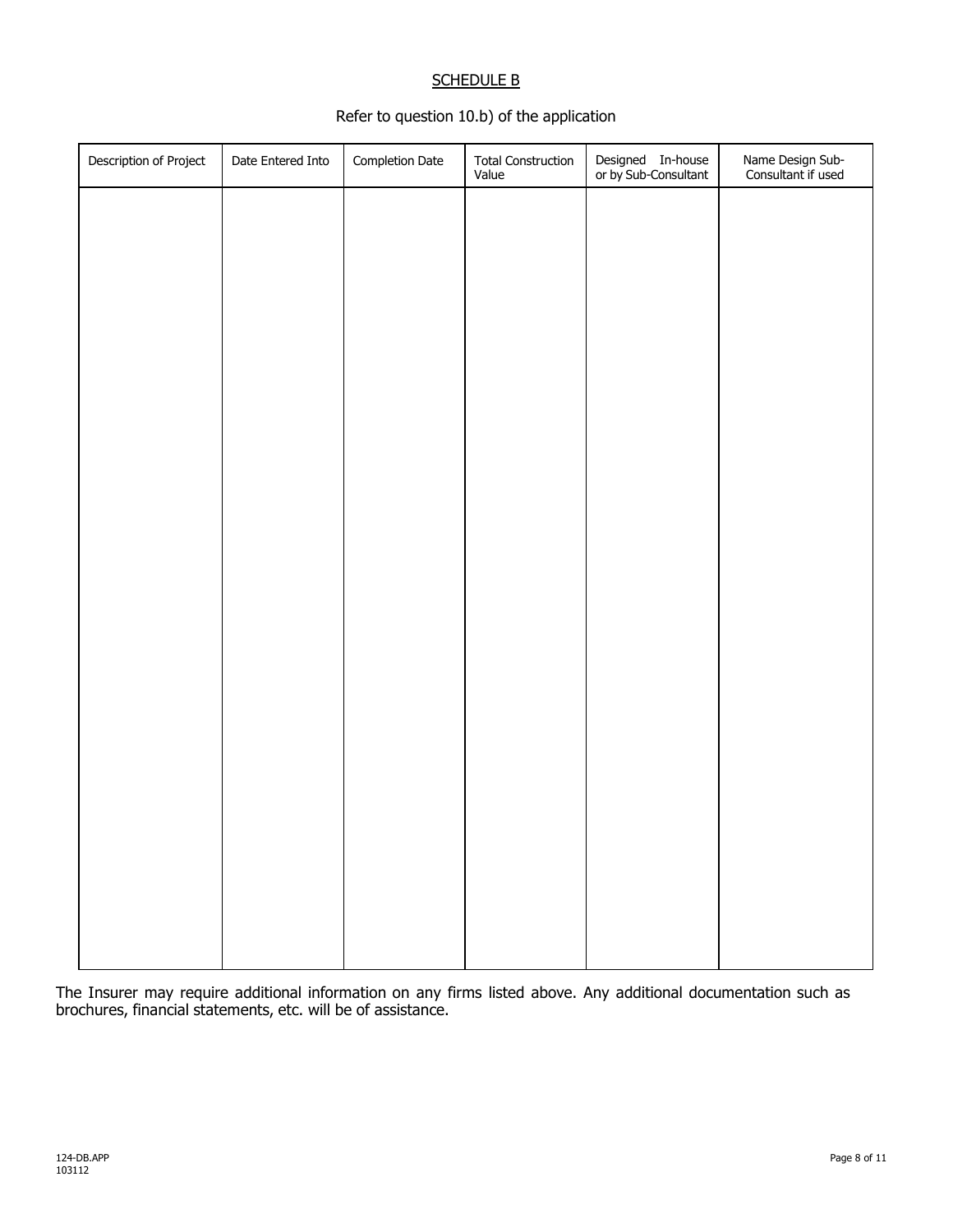#### **ADDENDUM ENVIRONMENTAL LIABILITY QUESTIONNAIRE**

1. Please indicate the approximate percentage of total fees reported in your application for insurance (including those paid to sub-consultants but not projects insured separately) derived from each of the following project types:

|    |           |                                                                                            | Past Accounting<br>Year $(% )$ | <b>Current Accounting</b><br>Year (Estimated%) |
|----|-----------|--------------------------------------------------------------------------------------------|--------------------------------|------------------------------------------------|
| a. |           | Studies and Reports (excluding soils investigations or remediation)                        |                                |                                                |
|    | (1)       | Environmental impact studies or assessments                                                |                                |                                                |
|    | (2)       | Environmental permit review or approval                                                    |                                |                                                |
|    | (3)       | Building Inspections / Audits                                                              |                                |                                                |
|    | (4)       | Environmental Monitoring (describe type of service)                                        |                                |                                                |
|    | (5)       | Air Emission Control Services                                                              |                                |                                                |
|    |           |                                                                                            |                                |                                                |
| b. |           | Waste Disposal                                                                             |                                |                                                |
|    | (1)       | Waste site evaluation or selection                                                         |                                |                                                |
|    | (2)       | Design, monitoring or closure of landfills                                                 |                                |                                                |
| c. | buildings | Design or construction services for remedial action of contaminated                        |                                |                                                |
| d. |           | Services related to the evaluation, removal or replacement of<br>underground storage tanks |                                |                                                |
| e. |           | Industrial Process Engineering (Non-Petrochemical)                                         |                                |                                                |
| f. |           | Petrochemical Engineering                                                                  |                                |                                                |
| g. |           | Design of Laboratories                                                                     |                                |                                                |
| h. |           | Soils Investigations                                                                       |                                |                                                |
|    | (1)       | Underground investigations for possible contamination                                      |                                |                                                |
|    | (2)       | Determination of extent of contaminated sites                                              |                                |                                                |
|    | (3)       | Design of remedial action of contaminated sites                                            |                                |                                                |
|    | (4)       | Investigations not related to waste or contamination detection                             |                                |                                                |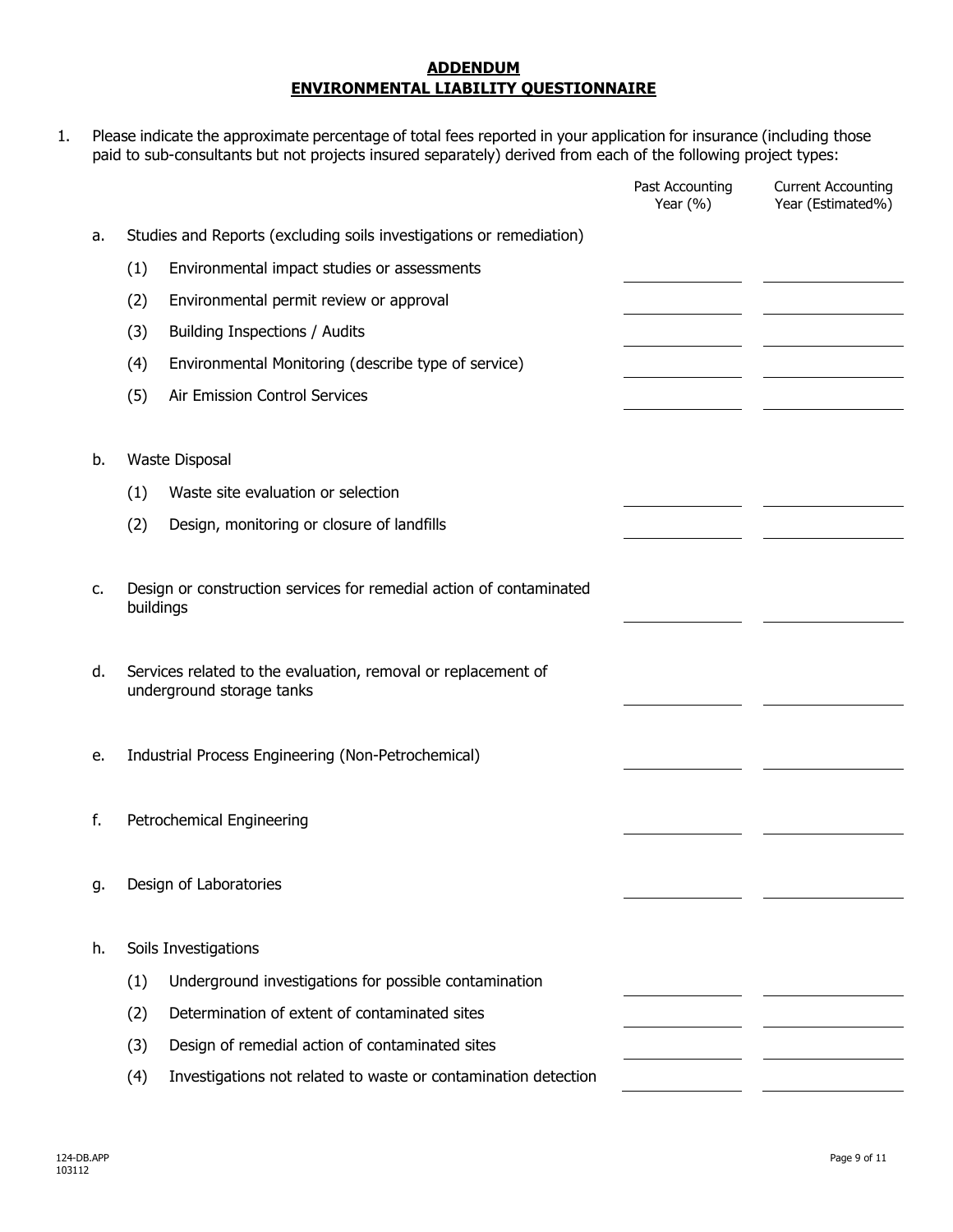| 2. How many years has your firm provided services for the detection, monitoring, handling or |  |  |  |  |  |  |
|----------------------------------------------------------------------------------------------|--|--|--|--|--|--|
| disposal of hazardous substances?                                                            |  |  |  |  |  |  |

3. Personnel (indicate the number of staff involved in environmental work)

|    | a. | Architects / Civil Engineers                                                                                                                                                                                          |     |    |  |
|----|----|-----------------------------------------------------------------------------------------------------------------------------------------------------------------------------------------------------------------------|-----|----|--|
|    | b. | Process Engineers                                                                                                                                                                                                     |     |    |  |
|    | c. | Geotechnical Engineers                                                                                                                                                                                                |     |    |  |
|    | d. | Chemists and Biologists                                                                                                                                                                                               |     |    |  |
|    | e. | Industrial Hygienists or Toxicologists                                                                                                                                                                                |     |    |  |
|    | f. | Geologists / Hydrologists                                                                                                                                                                                             |     |    |  |
|    | g. | <b>Environmental Engineers</b>                                                                                                                                                                                        |     |    |  |
|    | h. | <b>Other Personnel</b>                                                                                                                                                                                                |     |    |  |
|    |    | (Please attach Curriculum Vitae of key personnel if not previously submitted)                                                                                                                                         |     |    |  |
| 4. |    | Have you accepted, or do you plan to accept responsibility (either directly or as an agent of<br>the owner) for the actual clean-up, transportation, storage or disposal of a "pollutant"?<br>If YES, please explain: | Yes | No |  |
|    |    |                                                                                                                                                                                                                       |     |    |  |

- 5. For what percentage of environmental work in the past year have you been able to obtain client agreement for:
	- a. Complete indemnification
	- b. Partial indemnification
	- c. Limitation of liability (please attach sample)